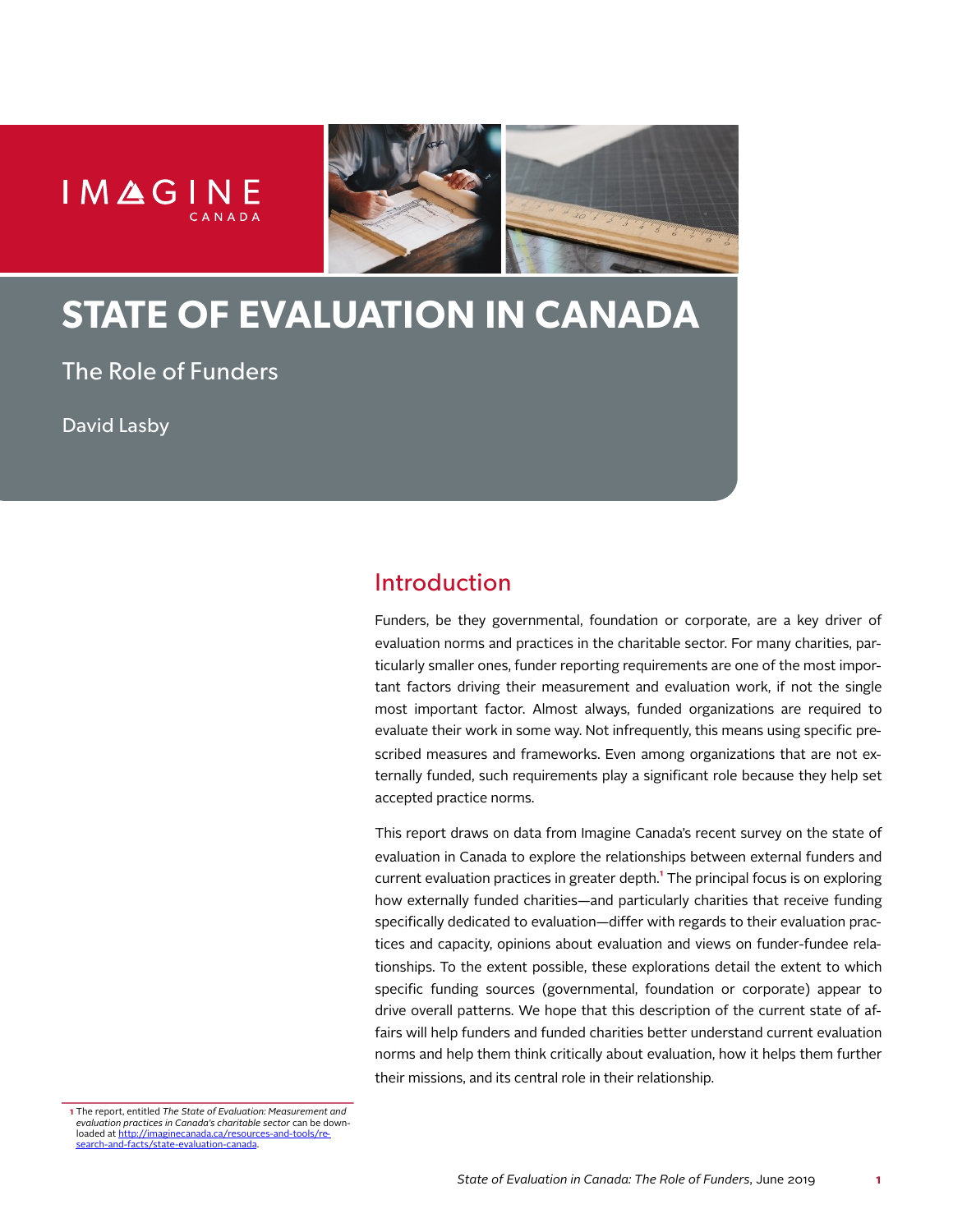# Executive Summary

### Comparatively few charities receive dedicated evaluation funding.

- While the vast majority of survey respondents receive some form of external funding from government, foundations or corporations, less than a fifth receive funding specifically for evaluation.
- Government funding is most likely to include dedicated support for evaluation, followed by foundation and corporate funding.

# Externally funded charities are more likely to evaluate their work and to use more involved techniques.

- Charities receiving external funding are more likely to evaluate the outputs, outcomes and quality of their work. Only when they receive dedicated evaluation support are charities more likely to evaluate their impact and return on investment.
- External funding appears to be a key driver for the use of a number of more basic quantitative approaches, including administrative data and surveys. With a number of more involved evaluation approaches, including case studies and experimental approaches, the presence of dedicated evaluation funding appears to be the key driver.

# There are few direct linkages between external funding and how charities use evaluation results.

- Only funder reporting, program development and program revision appear to be directly causally linked to the presence of either external funding or dedicated evaluation funding. Other uses are indirectly linked through the aspects of their work charities evaluate and the specific measures / techniques they use.
- Looking at these indirect linkages, use of evaluation results to support learning appears to be weakly correlated with external funding while an eclectic group

of uses generally associated with larger, better resourced organizations are more strongly correlated.

# Dedicated evaluation funding is broadly linked to indicators of higher evaluation capacity.

- Charities with dedicated evaluation funding tend to have greater financial and human resources available for evaluation and to view the levels of these resources in their organization as enablers.
- These charities are also more likely to view external evaluation consultants as enablers, to draw on their services and to belong to formal or informal evaluation-related networks, groups or associations.

### However, funded charities are facing greater challenges with some aspects of evaluation.

• Externally funded charities and charities with dedicated evaluation funding are more likely to report evaluation-related challenges such as feeling excessive external pressures to measure and evaluate their results, relationship challenges with those they serve and difficulties making full use of the data they collect.

# While charities receiving dedicated evaluation funding have more collaborative relationships with funders and find communications more productive, there are still gaps.

- Charities receiving dedicated evaluation funding are substantially more likely to discuss their results with funders and find these discussions more useful.
- These charities are also more likely to work together with funders to determine how and what to evaluate and how to use evaluation results.
- In spite of these positive factors, externally funded charities are more likely to see measurement and evaluation as being driven primarily by funder needs and to believe that funders sometimes do not take their findings into account when making decisions.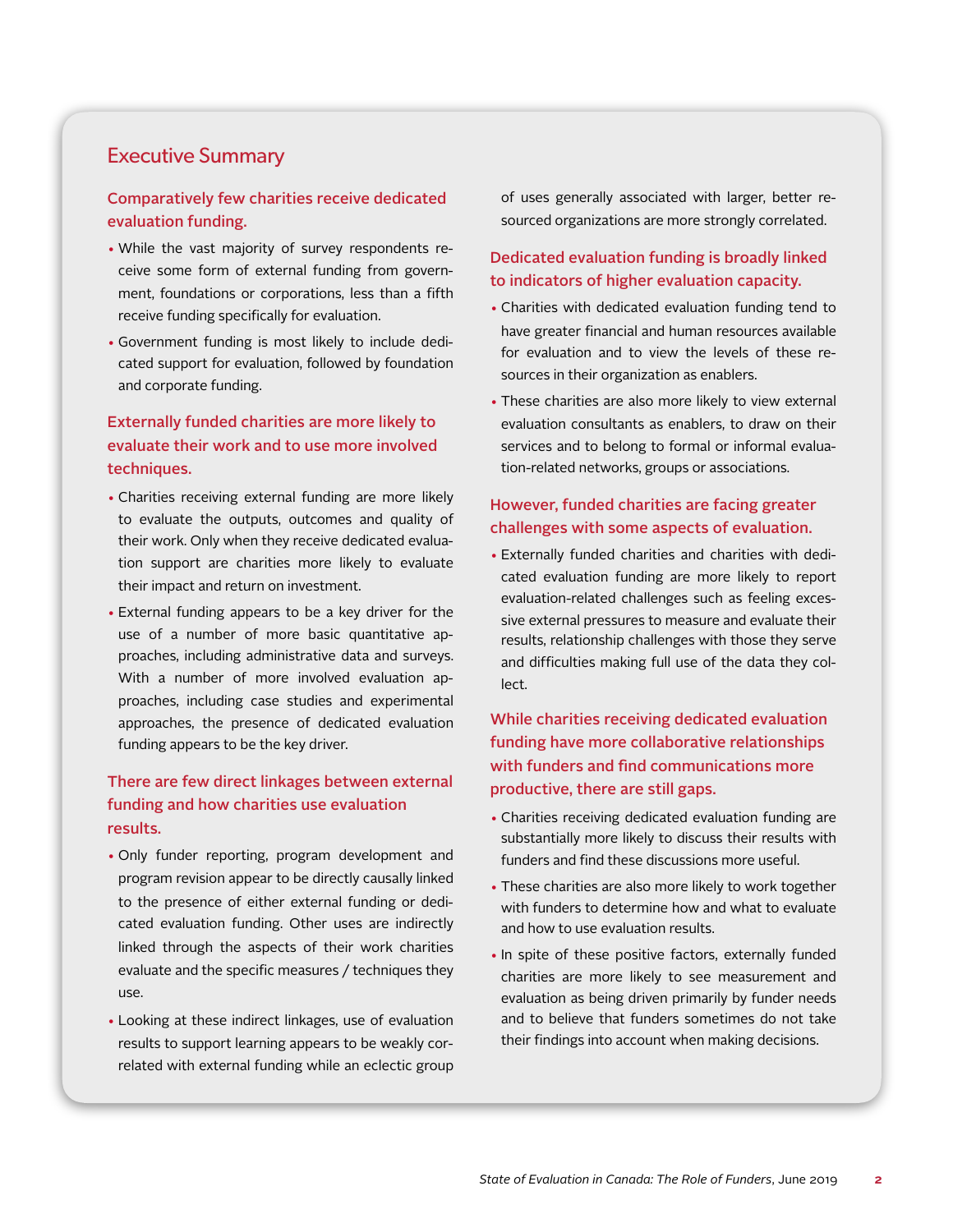FIGURE 1: Percentage of charities reporting external funding by source.



# Incidence of external funding

External funding is very common among charities responding to the survey – 90% report receiving funding from at least one external source. Governmental funding—federal, provincial, or municipal—is most common, followed by funding from foundations and corporations (see Figure 1). Most charities receive external funding from more than one source – 32% receive funding from two sources and 31% from all three. Only about a quarter (27%) receive funding from just one external source.

Some types of charities are more likely to receive external funding than others. For example, large charities**²** are more likely and small charities less likely to receive all forms of external funding (see Table 1). In terms of specific funding sources, arts, culture & recreation charities as well as charities located in Quebec are more likely to report receiving government funds, while grantmaking, fundraising & voluntarism charities are less likely to do so. Quebec and arts charities are also more likely to report corporate funding, while health and social services charities are less likely to do so. The percentage of charities receiving foundation funding is fairly consistent – beyond variations by organization size, only arts and education charities vary significantly from the norm.**³**

TABLE 1: Percentage of charities reporting external funding by source and organizational characteristic.

|                                        | Government | <b>Foundation</b> | Corporate |
|----------------------------------------|------------|-------------------|-----------|
| <b>Organization size</b>               |            |                   |           |
| Small                                  | 58%        | 47%               | 40%       |
| Medium                                 | 77%        | 64%               | 60%       |
| Large                                  | 77%        | 81%               | 62%       |
| <b>Region</b>                          |            |                   |           |
| BC                                     | 69%        | 59%               | 48%       |
| AB                                     | 69%        | 56%               | 51%       |
| PR                                     | 67%        | 64%               | 42%       |
| ON                                     | 64%        | 60%               | 54%       |
| QC                                     | 81%        | 64%               | 61%       |
| AT                                     | 69%        | 46%               | 53%       |
| <b>Sub-sector</b>                      |            |                   |           |
| Arts, culture & recreation             | 89%        | 53%               | 62%       |
| Education                              | 80%        | 69%               | 56%       |
| Health                                 | 78%        | 57%               | 45%       |
| Social services                        | 78%        | 61%               | 49%       |
| Grantmaking, fundraising & voluntarism | 29%        | 60%               | 56%       |
| Other                                  | 71%        | 55%               | 55%       |

**2** In this report, small charities are defined as those with annual revenues less than \$150,000, medium charities as those with annual revenues between \$150,000 and less than \$5 million, and large charities as those with revenues of \$5 million or more.

**3** Unless otherwise noted, specific contrasts are highlighted in the text only when they are statistically significant at the .05 level. If the discussion omits other large contrasts, it is because they are not statistically significant at this level. The large contrast between Atlantic and other charities in the likelihood of receiving foundation funding (46% vs. 60%) is an example of this.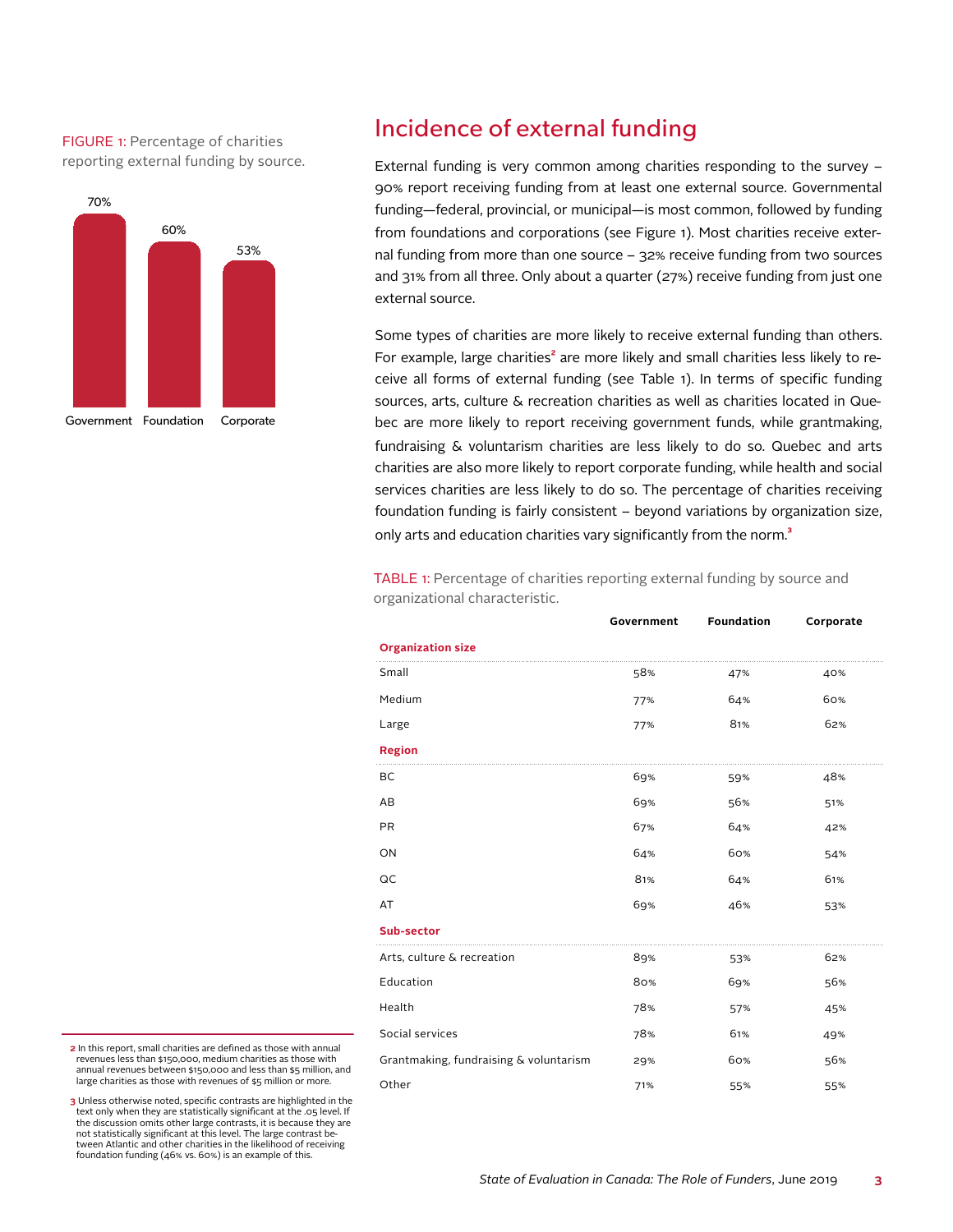



DEDICATED EVALUATION FUNDING

Overall, 18% of charities receive some form of external funding that includes monies specifically to support evaluation. Government funding appears most likely to include support for evaluation, followed by funding from foundations and corporate sources (see Figure 2).

Some types of charities are more likely than others to receive funding that includes dedicated evaluation support. For example, larger charities are more likely to report funding that includes dedicated evaluation support, particularly from governments and foundations (see Table 2). Regionally, Ontario charities are most likely to report dedicated evaluation funding, while charities from Quebec and the Prairies are least likely to do so. Looking by sub-sector, arts, culture & recreation charities and fundraising, grantmaking & voluntarism promotion charities both tend to be less likely to report dedicated evaluation funding. Conversely, education charities and the diverse group of charities that make up the *"other"* category**⁴** tend to be more likely to report receiving evaluation funding. Focusing specifically on corporate funding, charities from Alberta and the Prairies are less likely to report dedicated evaluation support.

TABLE 2: Percentage of externally funded charities reporting dedicated evaluation funding by source and organizational characteristic.

|                                        | Government | Foundation | Corporate |
|----------------------------------------|------------|------------|-----------|
| <b>Organization size</b>               |            |            |           |
| Small                                  | 8%         | 3%         | 2%        |
| Medium                                 | 14%        | 9%         | 3%        |
| Large                                  | 24%        | 16%        | 5%        |
| <b>Region</b>                          |            |            |           |
| BC                                     | 10%        | 7%         | 2%        |
| AB                                     | 11%        | 9%         | 1%        |
| <b>PR</b>                              | 9%         | 4%         | 1%        |
| ON                                     | 18%        | 11%        | 5%        |
| QC                                     | 9%         | 6%         | 2%        |
| AT                                     | 19%        | 4%         | 4%        |
| Sub-sector                             |            |            |           |
| Arts, culture & recreation             | 9%         | 5%         | 2%        |
| Education                              | 18%        | 11%        | 3%        |
| Health                                 | 15%        | 6%         | 1%        |
| Social services                        | 15%        | 9%         | 3%        |
| Grantmaking, fundraising & voluntarism | 4%         | 4%         | 4%        |
| Other                                  | 18%        | 10%        | 3%        |

**4** The o*ther* category includes charities working in the areas of environment; development & housing; law, advocacy & politics; international development & relief; and charities not able to be assigned to one of the named sub-sectors.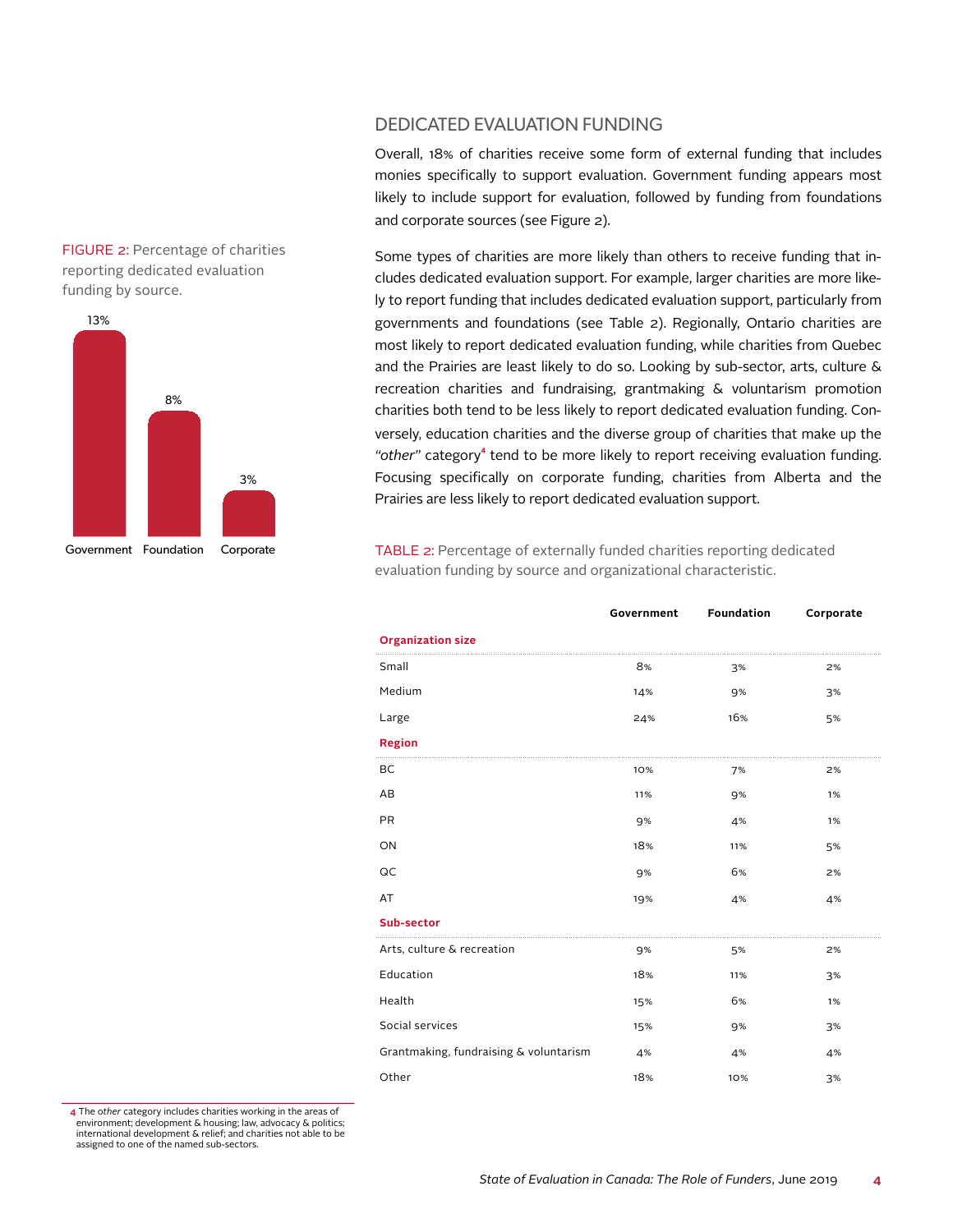### FIGURE 3: Aspects of work evaluated by external funding status.



# How does external funding affect evaluation?

Charities receiving external funding are noticeably more likely to evaluate the outputs, outcomes and quality of their work and when that funding includes dedicated evaluation support, they are even more likely to do so (see Figure 3). However, only charities that receive dedicated evaluation funding appear to be significantly more likely to evaluate their impact and return on investment. Charities that do not receive external funding, on the other hand, are more likely to not evaluate their work at all or to evaluate some aspect their work not specifically covered by the survey.

Some specific funding sources appear to drive these patterns more than others. For example, the links between evaluating the outputs, outcomes and quality of a charity's work and external funding appear to be driven primarily by government and foundation funding – corporate funding seems to play a much more modest role (see Table 3). Corporate funding does, however, seem to be much more closely linked with evaluating more involved aspects of a charity's work, particularly its return on investment.

# HOW CHARITIES EVALUATE THEIR WORK

Charities draw on a wide range of techniques and resources to measure their work. On average, externally funded charities tend to use more of these measures than non-externally funded charities (4.0 vs. 2.9) and charities receiving dedicated evaluation funding tend to use even more (5.3).

Regardless of the specific measure examined, charities with dedicated evaluation funding are most likely, and charities without external funding least likely, to

Table 3: Aspects of work evaluated by specific funder and external funding status.

|            |      | Government |                         |      | Foundation |                         |      | Corporate |                         |
|------------|------|------------|-------------------------|------|------------|-------------------------|------|-----------|-------------------------|
|            | None | Generic    | Evaluation-<br>specific | None | Generic    | Evaluation-<br>specific | None | Generic   | Evaluation-<br>specific |
| Outputs    | 64%  | 85%        | 92%                     | 75%  | 82%        | 96%                     | 77%  | 82%       | 82%                     |
| Outcomes   | 60%  | 67%        | 75%                     | 55%  | 72%        | 80%                     | 62%  | 69%       | 71%                     |
| Quality    | 58%  | 66%        | 79%                     | 59%  | 68%        | 78%                     | 63%  | 67%       | 62%                     |
| Impact     | 35%  | 31%        | 39%                     | 30%  | 34%        | 46%                     | 33%  | 34%       | 44%                     |
| <b>ROI</b> | 23%  | 18%        | 25%                     | 18%  | 21%        | 29%                     | 15%  | 25%       | 32%                     |
| Other      | 6%   | 4%         | 6%                      | 5%   | 5%         | 5%                      | 5%   | 5%        | 3%                      |
| None       | 8%   | 1%         | <b>O%</b>               | 4%   | 3%         | <b>O%</b>               | 4%   | 3%        | <b>O%</b>               |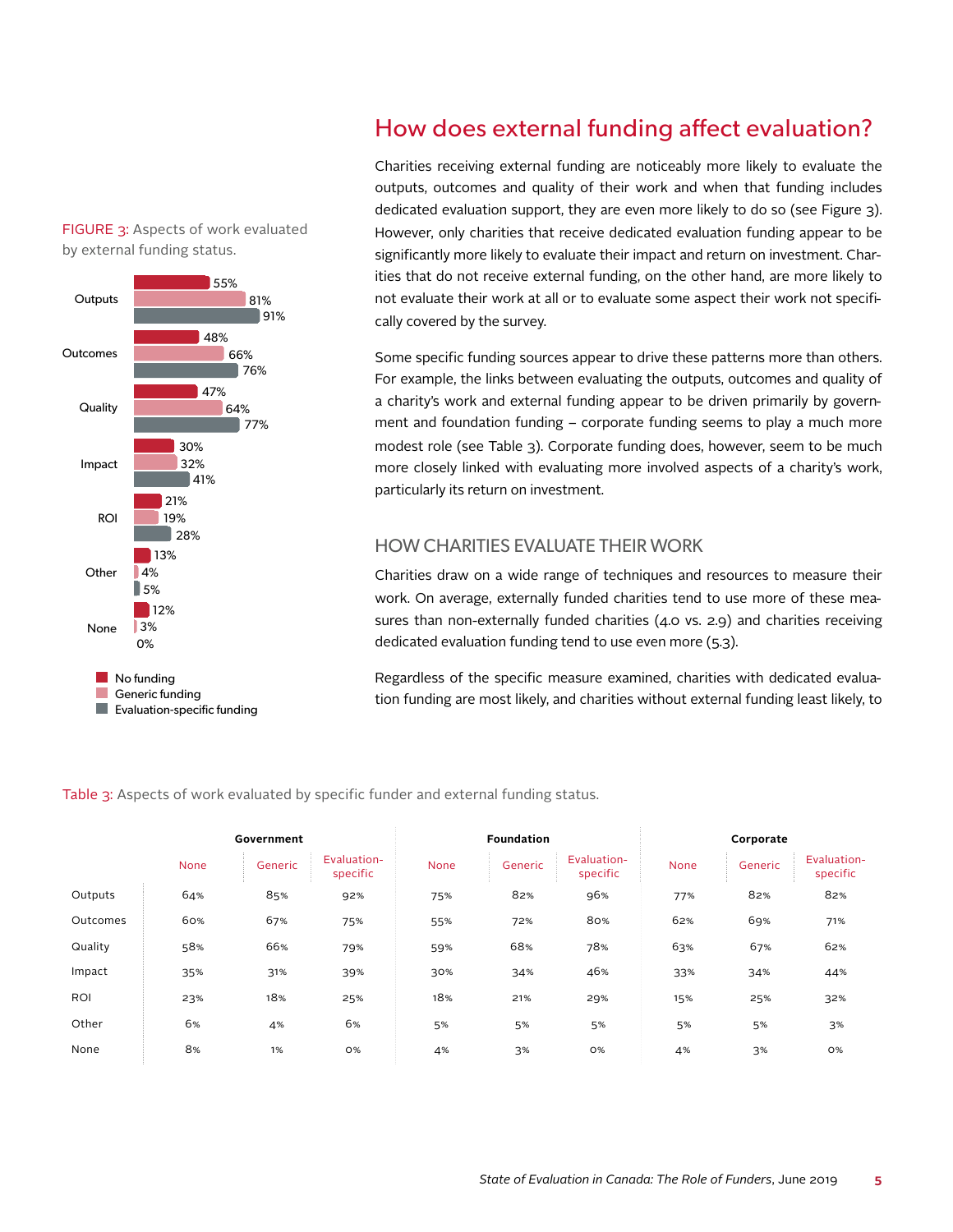FIGURE 4: Measures used to evaluate work by external funding status.



use it in evaluating their work (see Figure 4). Externally funded charities without dedicated evaluation monies consistently rank somewhere between the other two groups in their likelihood of using any given measure. With some quantitative approaches, including administrative data, statistical compilations, standardized assessment tools and surveys, the key discriminator appears to be external funding (i.e., the differences between charities that have external funding and those that do not are larger than the differences between those that have external funding and dedicated evaluation support). With logic models / theories of change, experimental studies, case studies, and web statistics, dedicated evaluation funding appears to be the key discriminator (i.e., the biggest differences are between externally funded charities with and without dedicated evaluation funding). With interviews and focus groups, the presence of external funding and dedicated evaluation funding appear to have roughly equal effects.

Looking at how these associations vary according to specific funding source (see Table 4), two major patterns can be teased out. Firstly, the major driver for the group of approaches where presence of external funding is the key discriminator (administrative data, statistical compilations, surveys and standardized assessment tools) appears to be government funding. Generally speaking, the contrasts between charities receiving and not receiving government funding are larger than they are with foundation and corporate sources. Secondly, for almost all of the the remaining measures, the contrasts appear to be driven primarily either by foundation funding alone or by some a combination of foundation and government funding. Web statistics, which appear to be significantly correlated with corporate funding, mark the only exception to this pattern.

|                               |             | Government |                         | <b>Foundation</b> |         | Corporate               |      |         |                         |
|-------------------------------|-------------|------------|-------------------------|-------------------|---------|-------------------------|------|---------|-------------------------|
|                               | <b>None</b> | Generic    | Evaluation-<br>specific | None              | Generic | Evaluation-<br>specific | None | Generic | Evaluation-<br>specific |
| Statistical compilations      | 46%         | 74%        | 81%                     | 63%               | 67%     | 78%                     | 62%  | 71%     | 62%                     |
| Administrative data           | 56%         | 71%        | 77%                     | 63%               | 70%     | 74%                     | 66%  | 68%     | 71%                     |
| Surveys                       | 41%         | 59%        | 78%                     | 44%               | 63%     | 77%                     | 49%  | 62%     | 66%                     |
| <b>Interviews</b>             | 40%         | 49%        | 62%                     | 45%               | 48%     | 65%                     | 41%  | 54%     | 56%                     |
| Web statistics                | 33%         | 40%        | 59%                     | 33%               | 43%     | 67%                     | 30%  | 49%     | 67%                     |
| Focus groups                  | 23%         | 32%        | 51%                     | 25%               | 33%     | 54%                     | 29%  | 33%     | 51%                     |
| Logic models                  | 16%         | 23%        | 47%                     | 15%               | 26%     | 62%                     | 21%  | 26%     | 51%                     |
| Standardized assessment tools | 11%         | 17%        | 26%                     | 14%               | 17%     | 28%                     | 16%  | 17%     | 27%                     |
| Case studies                  | 13%         | 15%        | 27%                     | 10%               | 18%     | 32%                     | 15%  | 15%     | 30%                     |
| Experimental studies          | 5%          | 6%         | 20%                     | 5%                | 8%      | 18%                     | 5%   | 9%      | 25%                     |
| Other                         | 4%          | 4%         | 3%                      | 4%                | 4%      | 4%                      | 4%   | 4%      | 7%                      |

#### Table 4: Measures used to evaluate work by specific funder and external funding status.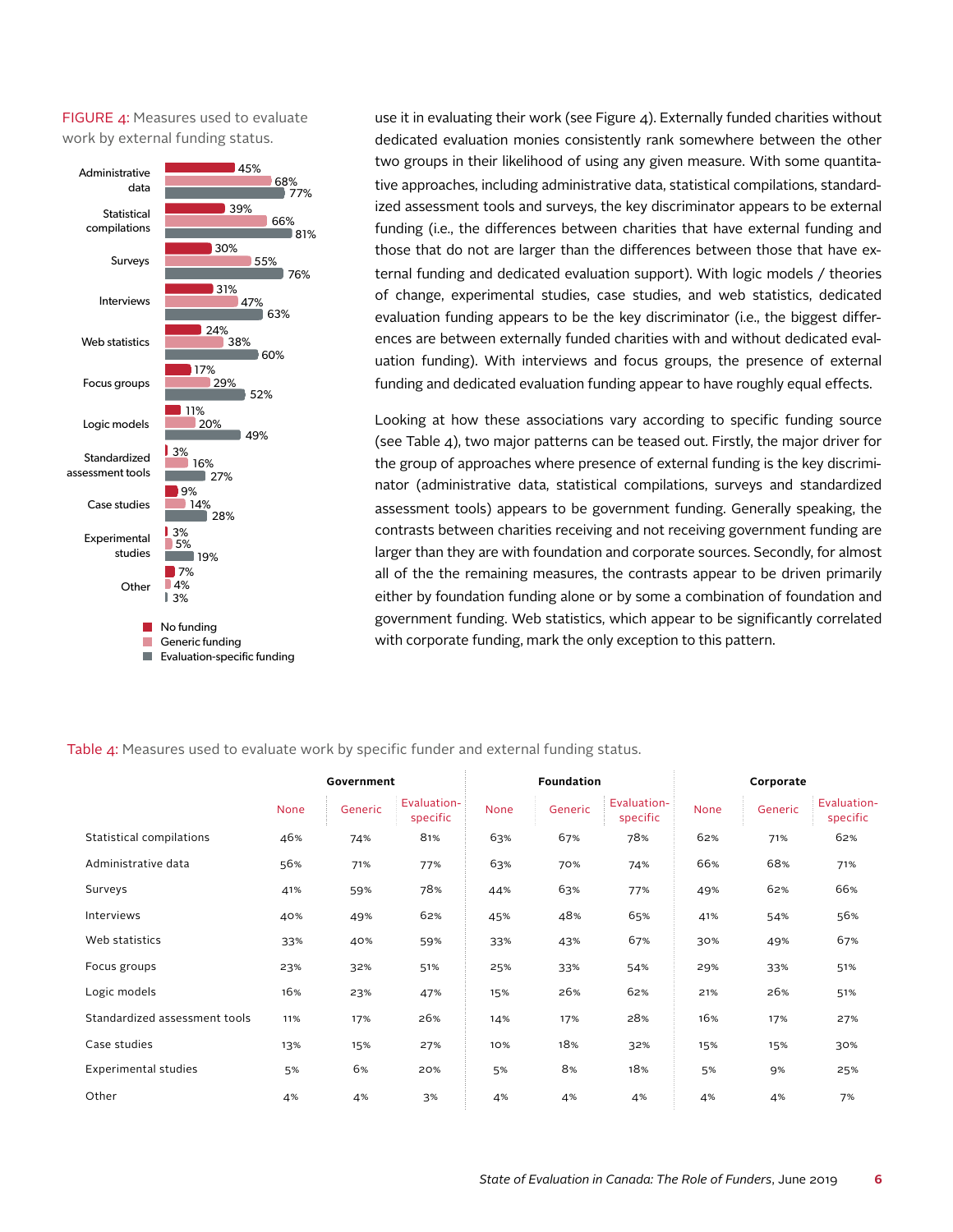FIGURE 5: Applications for evaluation results by external funding status.<sup>5</sup>



### HOW CHARITIES USE EVALUATION RESULTS

Overall, the presence of external funding appears to have very little direct effect on how charities use evaluation results. While charities with external funding and dedicated evaluation funding are more likely to use results in virtually all ways covered by the survey (see Figure 5), more involved statistical analysis indicates that external funding is **not** a direct driver for most uses. Instead, the key drivers appear generally to be what aspects of their work charities are evaluating and how they are measuring it. The only uses where external funding appears to be a *direct* driver are funder reporting and program development and revision. With both government and foundation funding, externally funded charities and charities with dedicated evaluation funding are significantly more likely to use evaluation results to support reporting to funders. Similarly, government funding is linked with increased use of evaluation results to develop new programs while foundation funding is linked with the revision of existing programs.

Having said that external funding does not appear to be directly causally linked to how charities are using evaluation results, it is clear that *indirect* linkages via the aspects of the work evaluated and the evaluation methods used are important. Most aspects of learning (learning from how initiatives were implemented, about the outcomes of the work and whether objectives were achieved) appear to be less correlated with the presence of external funding / dedicated evaluation funding than other ways of using evaluation results. The only exception is using evaluation results to contribute to the knowledge of the field, which appears to be fairly significantly correlated with the presence of dedicated evaluation funding. The uses most correlated with the presence of external funding (particularly dedicated evaluation funding) are informing or influencing government policy, communications with funded organizations, benchmarking organizational performance against specific goals and reporting to senior management and peer organizations. At first glance, this is a fairly eclectic group of uses, but it is worth noting that many of them tend to be associated with larger, better resourced organizations.

Looking at associations with specific sources of funding, there are few clear patterns. The best that can be said is that government funding appears to be most consistently correlated with how organizations use results for organizational decision-making (uses marked with [D] in Figure 5), but that the strength of these associations is modest.

**<sup>5</sup>** In Figure 5, evaluation uses marked [C] refer to audiences charities may communicate with about their evaluation results, those marked [L] are aspects of their work charities may use evaluation results to learn about, [D] are aspects of organizational / program planning and decision-making that may be informed by evaluation results, and [P] are organizational performance measures that results may contribute to.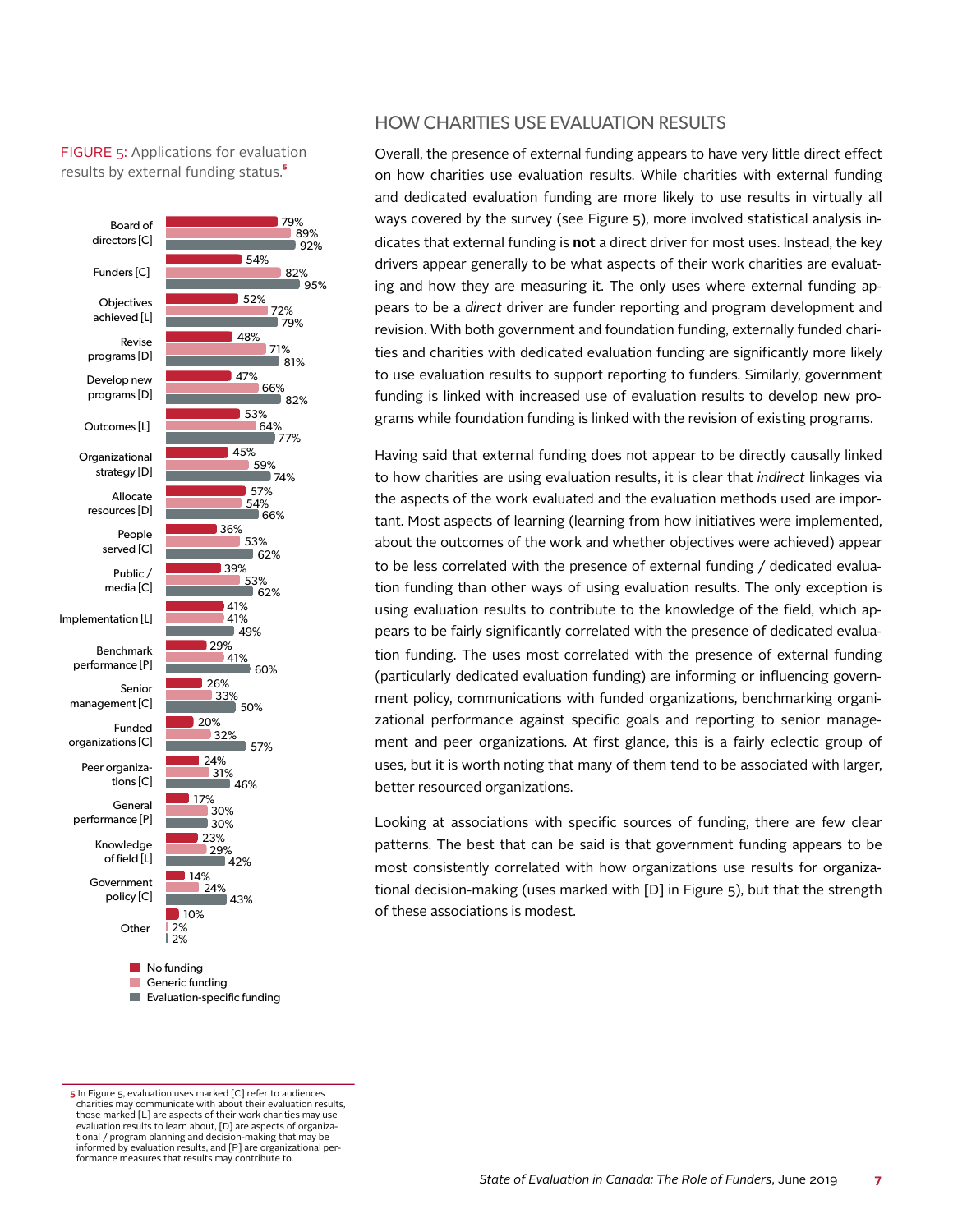FIGURE 6: Key enablers of evaluation capacity by external funding status.



#### Table 5: Staff capacities by external funding status.

|                                    | Dedicated<br>evaluation<br>staff | Average<br>staff roles<br>involved |
|------------------------------------|----------------------------------|------------------------------------|
| No funding                         | 14%                              | 1.8                                |
| Generic<br>funding                 | 19%                              | 2.3                                |
| Evaluation-<br>specific<br>funding | 33%                              | 2.9                                |

#### Table 6: External expertise capacities by external funding status.

|                                    | External<br>consultants | <b>Networks</b> |
|------------------------------------|-------------------------|-----------------|
| No funding                         | 11%                     | 22%             |
| Generic<br>funding                 | 16%                     | 22%             |
| Evaluation-<br>specific<br>funding | 49%                     | 38%             |

# External funding and evaluation capacity

Charity leaders were asked to assess their organization's overall evaluation capacity using an 11 point scale ranging from 0 (not at all satisfied) to 10 (completely satisfied). According to this scale, the average level of satisfaction is 6.4. Interestingly, satisfaction with evaluation capacity does not appear to be significantly affected by the presence of either external funding or dedicated evaluation funding, nor does it appear to be affected by the presence or absence of specific funding sources (i.e., government, foundation, or corporate).

While external funding does not appear to significantly affect self-assessed evaluation capacity, presence of dedicated evaluation funding does appear to be closely linked to a number of other indicators of organizational evaluation capacity. Many of these are **also** linked to the presence of external funding more generally, but the strengths of these associations are somewhat weaker.

- Charities with dedicated evaluation funding are more likely to see availability of staff time as an enabler of their evaluation capacity (see Figure 6).**⁶** They are also more likely to have at least one paid staff member primarily responsible for evaluation (see Table 5). In addition to having specialist evaluation staff, they also tend to involve a wider range of staff roles in their evaluation work. Corporate and government funding appear to be the primary drivers of these patterns.
- Charities receiving dedicated evaluation funding are more likely to view their level of financial resources as an enabler (see Figure 6). Interestingly, while these charities tend to devote a greater portion of their budget to evaluation than unfunded charities (a median of 5% vs. 1% for unfunded charities), they do not allocate significantly more than externally funded charities without dedicated evaluation funding (also a median of 5%). These patterns are mainly driven by government funding.
- Charities with dedicated funding are also more likely to view external evaluators or evaluation consultants as an enabler (see Figure 6) and to engage them in their evaluation work (see Table 6). These charities also more likely to belong to some sort of formal or informal group, network or association related to evaluation. Network members commonly draw on them for a range of evaluation resources, including tools, training and participation in larger evaluation projects. Foundation and government funders appear to be the primary drivers of these patterns.
- Finally, charities with dedicated evaluation funding are more likely to view stakeholder buy-in as an enabler (see Figure 6), though they do not appear to be any less likely than other charities to cite stakeholder related challenges.

**6** Respondents were asked whether any of nine factors represented enablers or barriers for their organization (i.e., whether the presence, absence or quality etc. of the factor helped or hindered their evaluation work).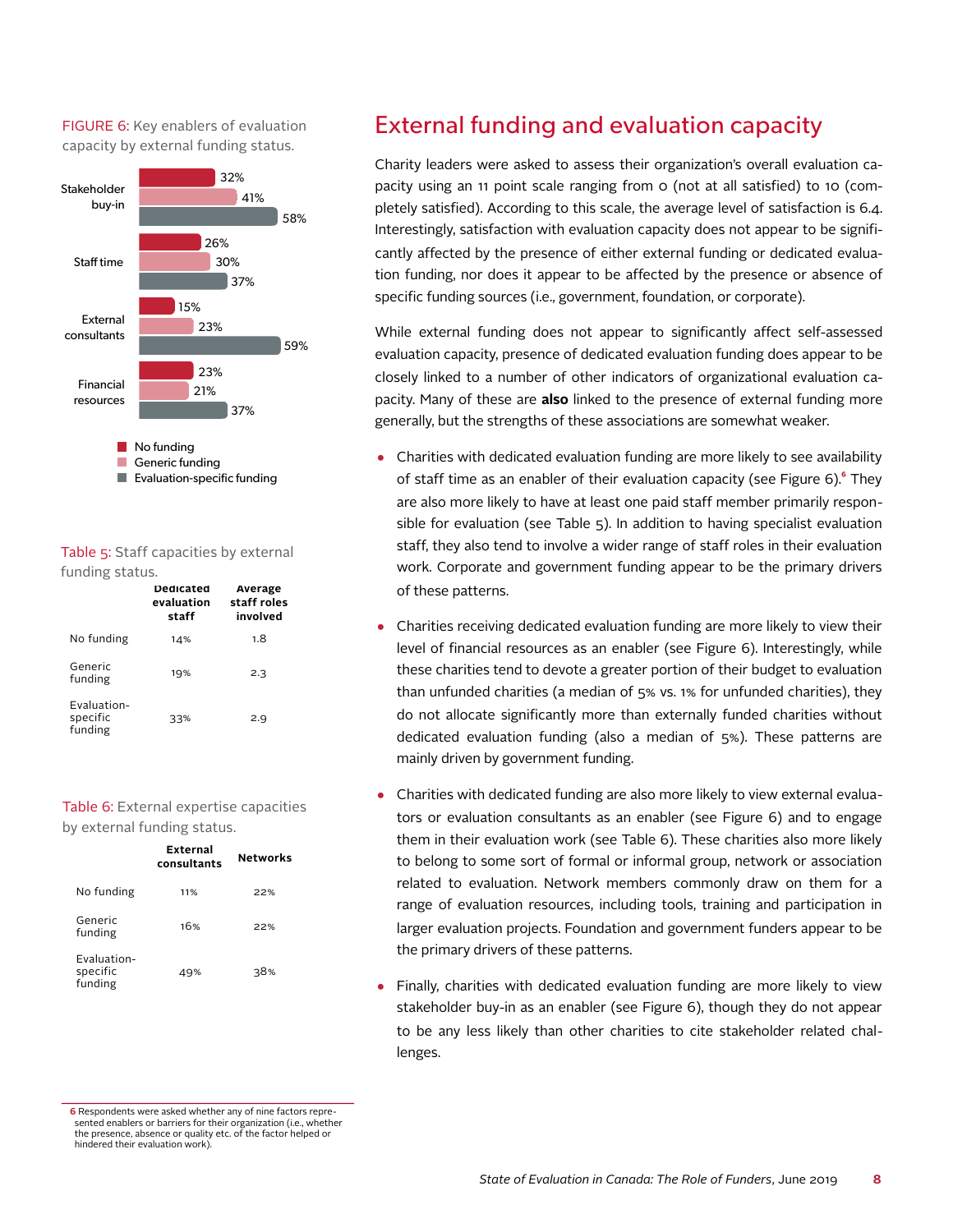

FIGURE 7: Opinions about evaluation

by external funding status.

**Evaluation-specific funding** 

# Views about evaluation and the funderfundee relationship

Generally speaking, the presence of external funding does not seem to greatly affect charities' opinions about the need for evaluation or its utility. Regardless of funding status, there is broad agreement among charities that they need to evaluate their work in order to know that their approach is working (90% of charities agree) and that evaluation represents a good return on the time and resources invested in it (70% agree). External funding does, however, seem to be linked to other opinions. Charities with external funding and dedicated evaluation funding are somewhat more likely to believe that there is too much external pressure placed on their organization to measure and evaluate their results (see Figure 7). These charities are also more likely to caution that collecting measurement and evaluation data can pose challenges for their relationships with the people they serve. Finally, they are more likely to believe that most of the evaluation data their organization collects is not used to its fullest potential.

Whether charities receive dedicated evaluation funding has significant effects on some aspects of the funder-fundee relationship.<sup>7</sup> Perhaps most immediately, charities with dedicated evaluation funding are nearly twice as likely to communicate regularly with funders about their evaluation results and somewhat more likely to find these discussions useful (see Figure 8). These charities are also about twice as likely to work with funders to determine which aspects of their work to evaluate and how to make use of evaluation results. However, while these processes are generally viewed as collaborative, charities with dedicated

FIGURE 8: Opinions about funder relationships by presence of dedicated evaluation funding.



**7** Only charities with external funding were asked about relations with funders.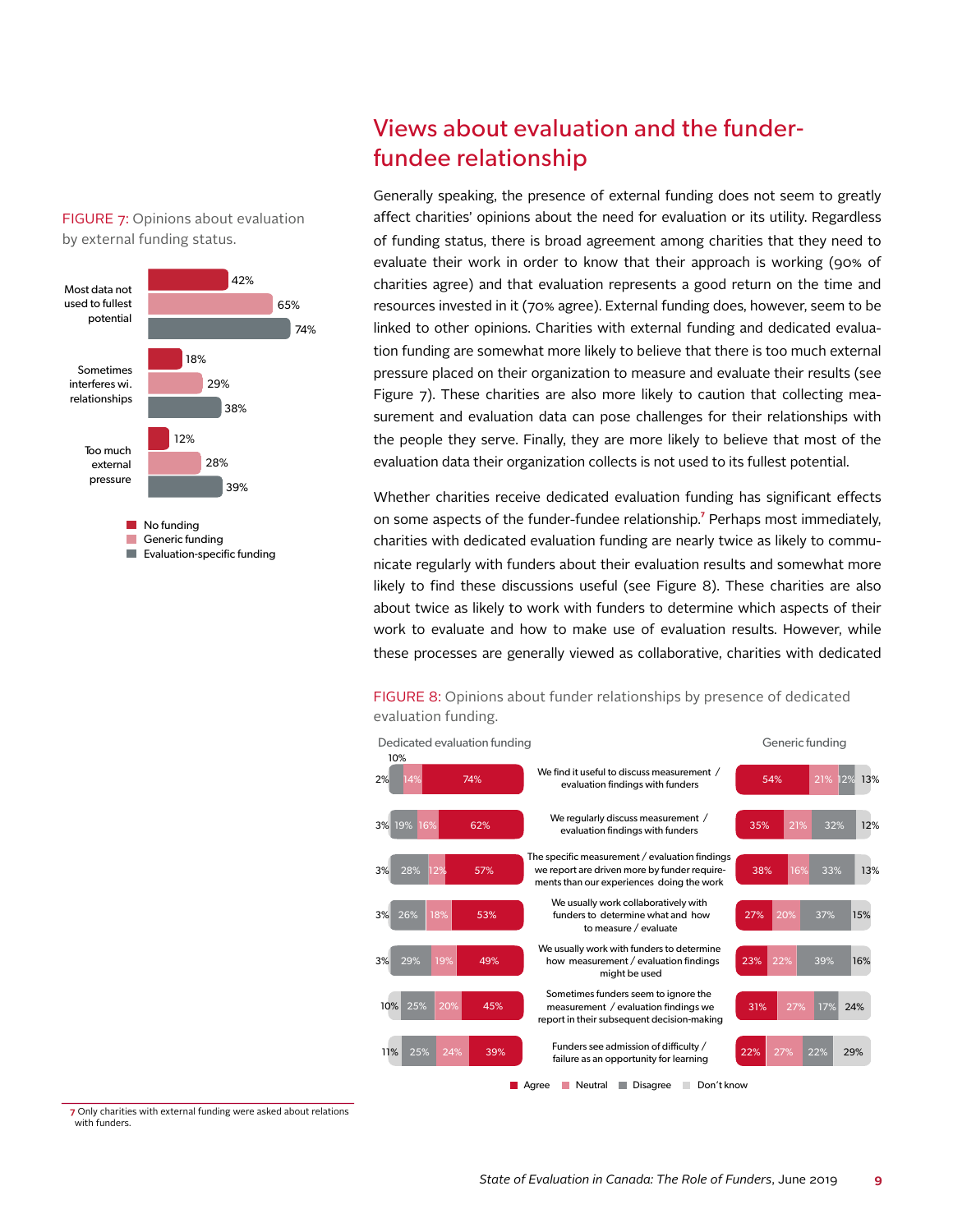evaluation funding are still somewhat more likely to view evaluation reporting as being more driven by funder needs than their own. Similarly, these charities are somewhat more likely to believe that funders sometimes don't take full account of their evaluation findings in their subsequent decision-making. Finally, while charities with dedicated evaluation funding are somewhat more likely to believe that funders view admission of difficulty or failure as an opportunity for learning, more in-depth statistical analysis indicates that this belief is driven more by the regularity of communications with funders than by external funding status.

# Summary and discussion

External funding and dedicated evaluation funding have many significant effects on the charities that receive them. Most fundamentally, these charities use more resources and techniques to evaluate more aspects of their work, but they also report greater evaluation capacity in a number of different areas, including their human resources, access to evaluation expertise through engaging external consultants and by membership in evaluation-related networks, and level of support from stakeholders. That said, these charities are also more likely to report evaluation-related challenges, including excessive external pressure to evaluate, interference in their relationships with the populations they serve, and a sense that the evaluation data they gather is not used to its fullest possible extent. Notably, external funding and dedicated evaluation support do not appear to have many significant direct effects on how charities apply evaluation results to their own work.

Whether externally funded charities receive dedicated evaluation funding appears to be a particularly important factor. Charities receiving dedicated evaluation supports are more likely to evaluate the impact and return on investment of their work and to use more involved evaluation approaches including logic models / theories of change, experimental studies, and case studies. In addition, they are particularly likely to report all of the indicators of greater evaluation capacity described above (e.g., human resources, ability to draw on external expertise, etc.). While these charities are somewhat more likely to report some key evaluation related challenges, they are significantly more likely to communicate with funders about evaluation results, to find these communications useful, and to trust that funders want to use evaluation results to increase the level of understanding about the work. That said, it is clear that there are also challenges in that supported charities are more likely to believe that funders sometimes play a larger role in driving their evaluation activities than they themselves do and are not always fully receptive to the findings of those evaluations.

Overall, the picture presented by survey results seems to indicate that external funding and dedicated evaluation funding are linked most strongly to what might be termed accountability evaluation – focusing on whether funded charities did what they promised funders. Linkages between external funding / dedicated evaluation support and the evaluation techniques used and aspects of the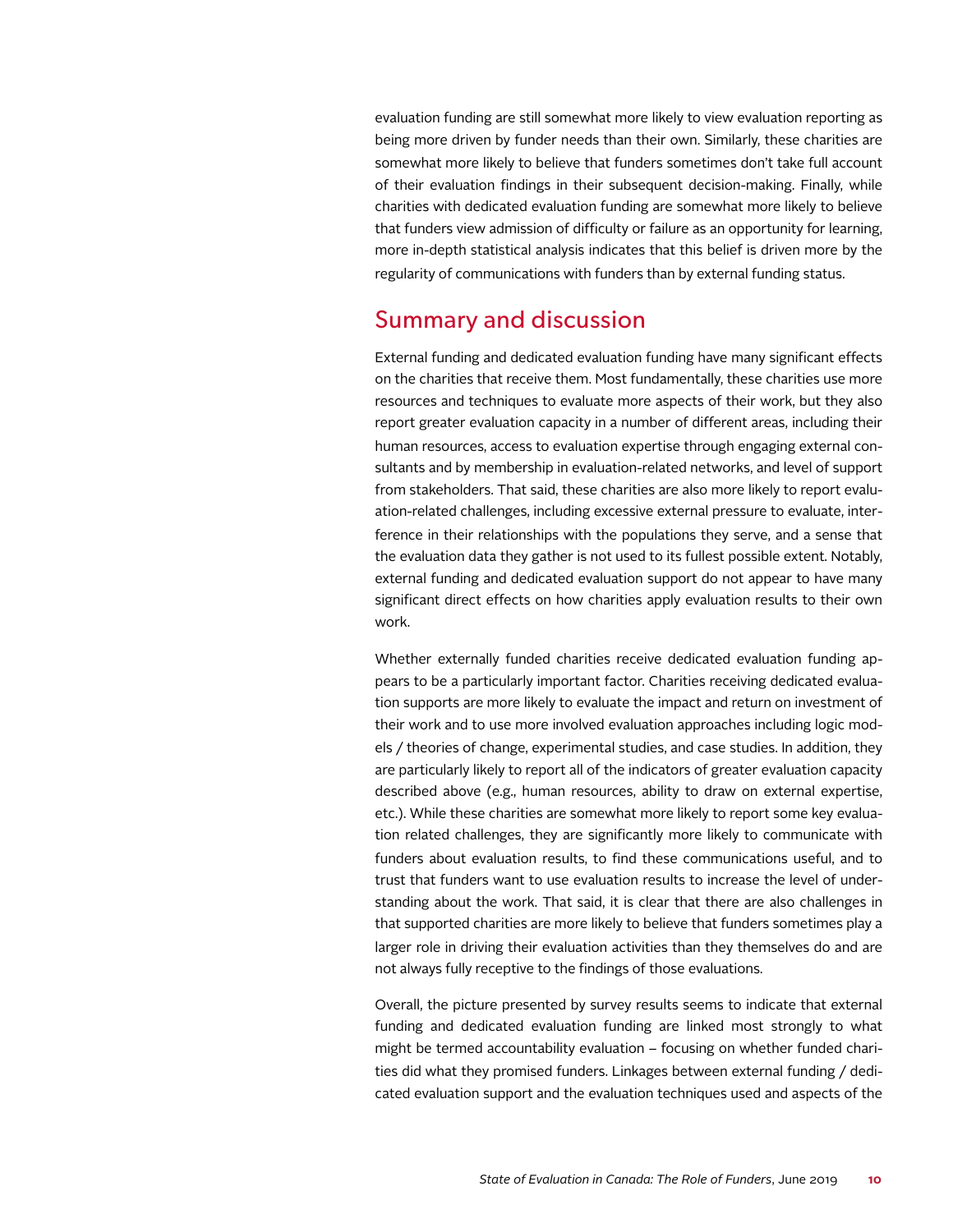work evaluated appear to be more direct than the linkages with how evaluation results are used beyond funder reporting and applying for funds. This appears particularly the case in relation to learning about the work, its impact, and how it is carried out. Intuitively, it seems likely that this is driving at least some of the challenges reported by funded charities. In order to address these very real challenges, we would suggest that honest, open, and above all *intentional* dialogue between funders and funded charities is key. To be effective, this dialogue should focus quite specifically on mitigating the reported challenges and increasing the usefulness of evaluation results to both funders and funded organizations. To be clear, funders and funded organizations should emphatically not reflexively believe that existing communications and communications channels are addressing these issues – one of the findings of our previous national highlights report (available via the link on the final page of this report) was that funded organizations regularly communicating with funders about evaluation results were equally likely to feel that funders were driving the evaluation process and not making consistent use of findings.

In sum, it is clear from survey findings that the funder-fundee relationship is central to evaluation practice and norms and that specifically dedicating funds to evaluation has numerous positive implications for evaluation practice. However, it is also clear that there is considerable potential to advance that practice further.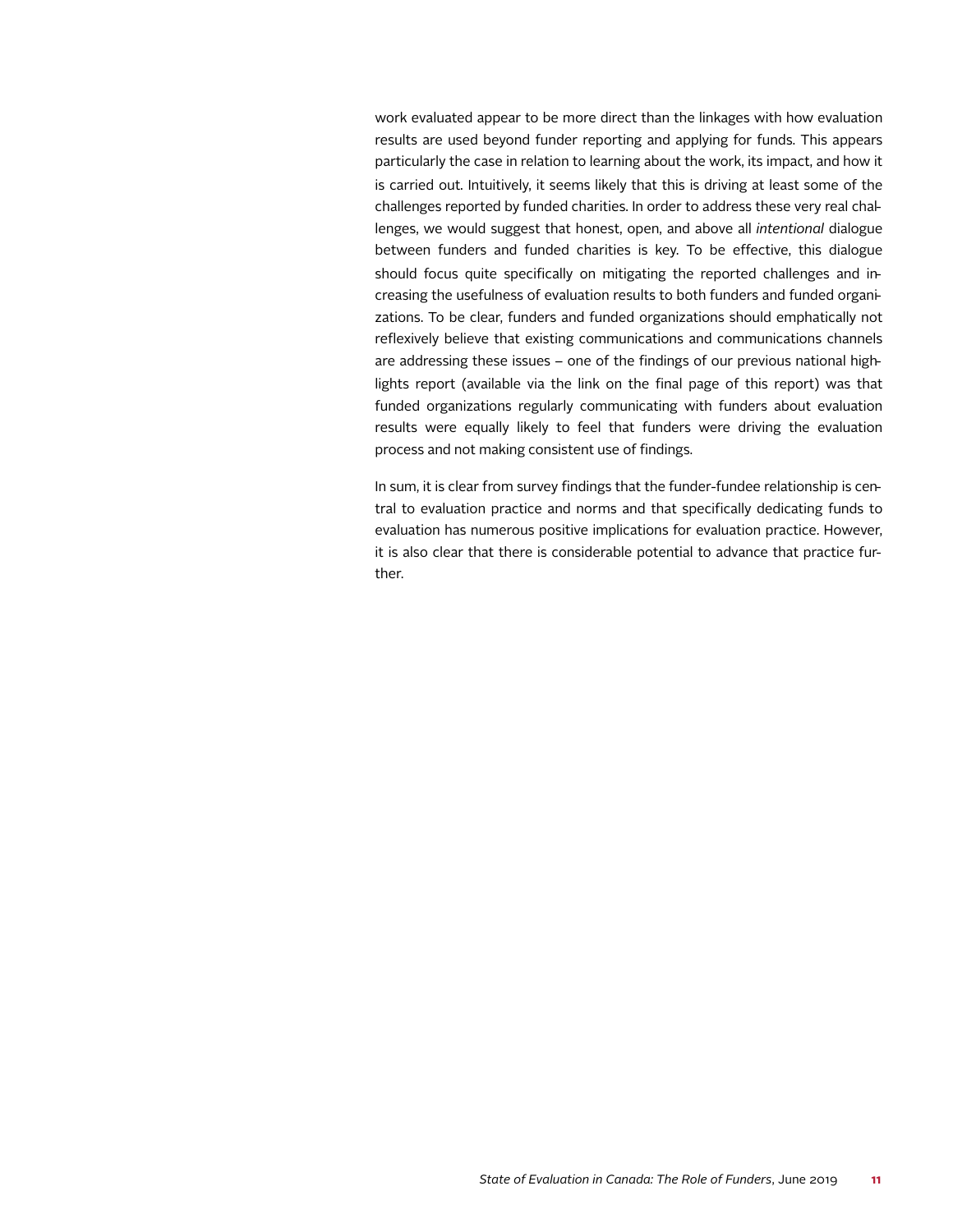# **Methodology**

**SUMMARY.** The survey was conducted between May 10 and July 8, 2018. Potential respondents received an invitation email directing them to an interactive survey website where they could complete the survey. Periodic reminders spaced roughly two weeks apart were sent during the survey period to help increase the response rates. Survey invitations were sent to 7,529 charities from across Canada. In total, we received 1,884 useable responses. Once e-mails known not to have reached the intended recipient are taken into account, the net response rate was 24.6%.

**RESPONDENTS.** Executive Directors / CEOs (64%) and board chairs / members (12%) accounted for the majority of respondents. Administration and finance staff accounted for 7%, program and evaluation staff 3% and fundraising, marketing and communications staff 3%. Other staff and volunteer roles accounted for the remaining 11%.

**SAMPLE**. Registered charities with annual revenues of \$30,000 or more that were not religious congregations were considered in-scope for this survey. For more details on how the sample was constructed, please refer to the Methodology section of the national highlights report entitled *The State of Evaluation in Canada*.

**RESPONSE RATES.** Response rates varied according to organizational characteristics. They were lower among charities with annual revenues less than \$150,000, located in British Columbia or working in the education or grantmaking, fundraising & voluntarism sub-sectors. Response rates were higher among charities with annual revenues between \$500,000 and \$1,499,999, located in the Prairies or working in the arts, culture & recreation sub-sector.

**WEIGHTING STRATEGY.** Responses were weighted according to revenue size, sub-sector and region in order to account for differences between the survey sample and the population of in-scope charities and for variations in the response

rate. Population counts were based on the 2016 distribution of registered charities. For more details of how weights tended to vary by organizational characteristics, please refer to the Methodology section of the national highlights report.

Weighted and unweighted distributions of survey respondents by key variables



#### Annual revenue size